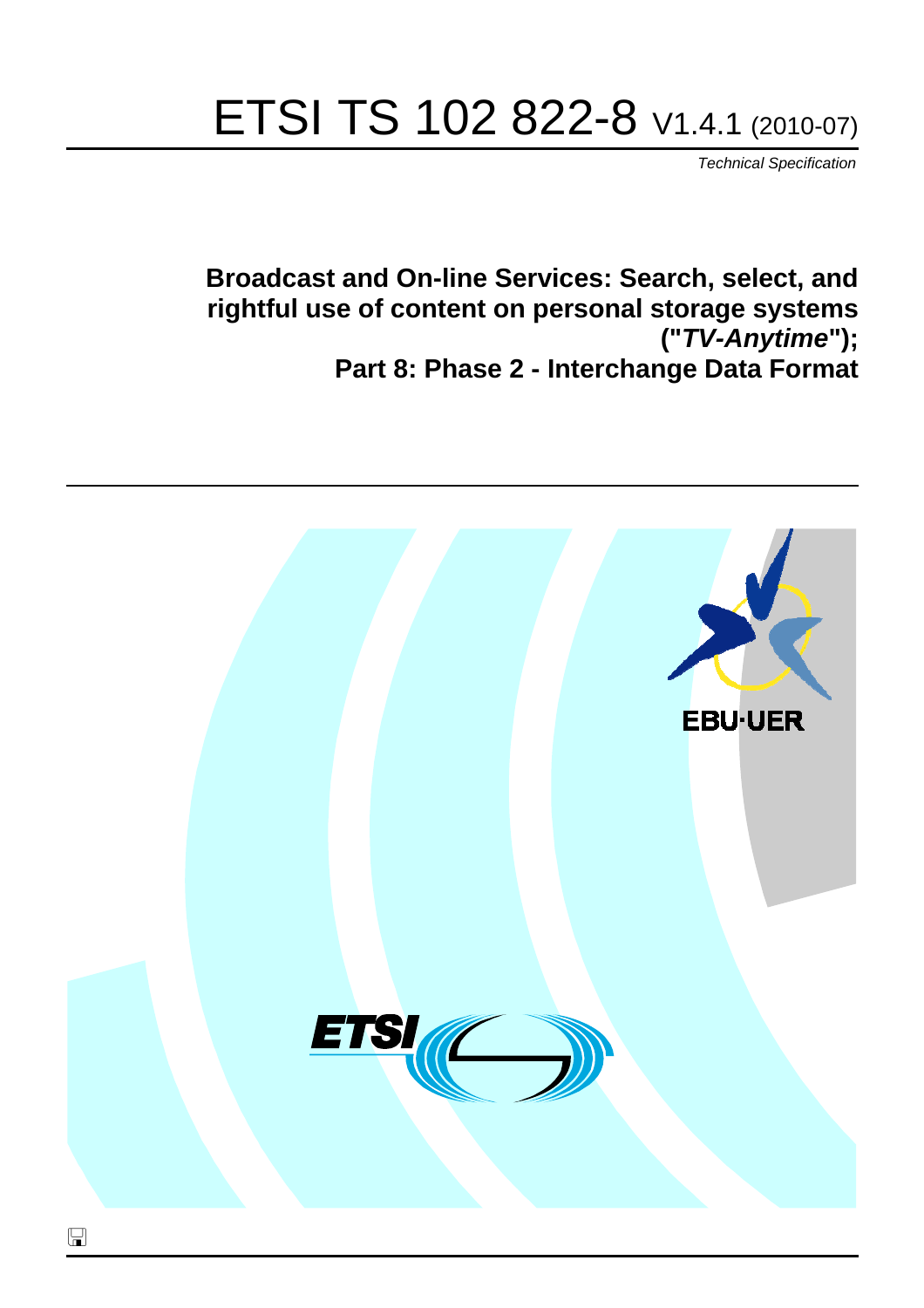Reference

RTS/JTC-TVA-PH2-53-08

Keywords broadcasting, content, system, TV, video

#### *ETSI*

#### 650 Route des Lucioles F-06921 Sophia Antipolis Cedex - FRANCE

Tel.: +33 4 92 94 42 00 Fax: +33 4 93 65 47 16

Siret N° 348 623 562 00017 - NAF 742 C Association à but non lucratif enregistrée à la Sous-Préfecture de Grasse (06) N° 7803/88

#### *Important notice*

Individual copies of the present document can be downloaded from: [http://www.etsi.org](http://www.etsi.org/)

The present document may be made available in more than one electronic version or in print. In any case of existing or perceived difference in contents between such versions, the reference version is the Portable Document Format (PDF). In case of dispute, the reference shall be the printing on ETSI printers of the PDF version kept on a specific network drive within ETSI Secretariat.

Users of the present document should be aware that the document may be subject to revision or change of status. Information on the current status of this and other ETSI documents is available at <http://portal.etsi.org/tb/status/status.asp>

If you find errors in the present document, please send your comment to one of the following services: [http://portal.etsi.org/chaircor/ETSI\\_support.asp](http://portal.etsi.org/chaircor/ETSI_support.asp)

#### *Copyright Notification*

No part may be reproduced except as authorized by written permission. The copyright and the foregoing restriction extend to reproduction in all media.

> © European Telecommunications Standards Institute 2010. © European Broadcasting Union 2010. All rights reserved.

**DECT**TM, **PLUGTESTS**TM, **UMTS**TM, **TIPHON**TM, the TIPHON logo and the ETSI logo are Trade Marks of ETSI registered for the benefit of its Members. **3GPP**TM is a Trade Mark of ETSI registered for the benefit of its Members and of the 3GPP Organizational Partners.

**LTE**™ is a Trade Mark of ETSI currently being registered

for the benefit of its Members and of the 3GPP Organizational Partners.

**GSM**® and the GSM logo are Trade Marks registered and owned by the GSM Association.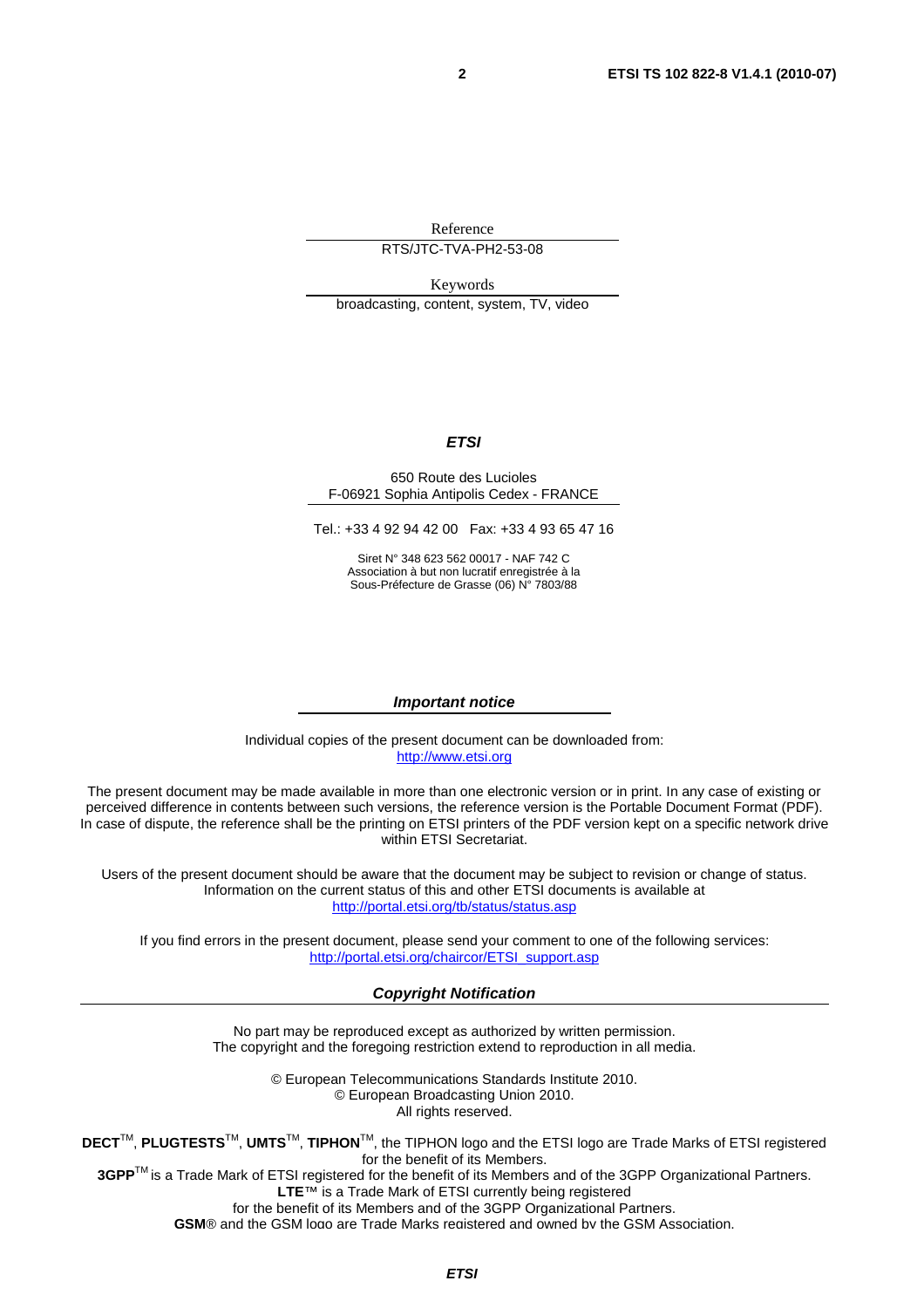# Contents

| 1                                                                                           |                             |  |  |  |
|---------------------------------------------------------------------------------------------|-----------------------------|--|--|--|
| 2                                                                                           |                             |  |  |  |
| 2.1                                                                                         |                             |  |  |  |
| 2.2                                                                                         |                             |  |  |  |
| $\overline{3}$                                                                              |                             |  |  |  |
| 3.1                                                                                         |                             |  |  |  |
| 3.2                                                                                         |                             |  |  |  |
| $\overline{4}$                                                                              |                             |  |  |  |
| 4.1                                                                                         |                             |  |  |  |
| 4.2                                                                                         |                             |  |  |  |
| 4.3                                                                                         |                             |  |  |  |
| 4.4                                                                                         |                             |  |  |  |
| 4.5                                                                                         |                             |  |  |  |
| 4.5.1                                                                                       |                             |  |  |  |
| 4.5.2                                                                                       |                             |  |  |  |
| 5                                                                                           |                             |  |  |  |
|                                                                                             | <b>Annex A (normative):</b> |  |  |  |
| A.1                                                                                         |                             |  |  |  |
| A.2                                                                                         |                             |  |  |  |
|                                                                                             |                             |  |  |  |
| TV-Anytime description schemes for interchange data format16<br><b>Annex B</b> (normative): |                             |  |  |  |
|                                                                                             |                             |  |  |  |

 $\mathbf{3}$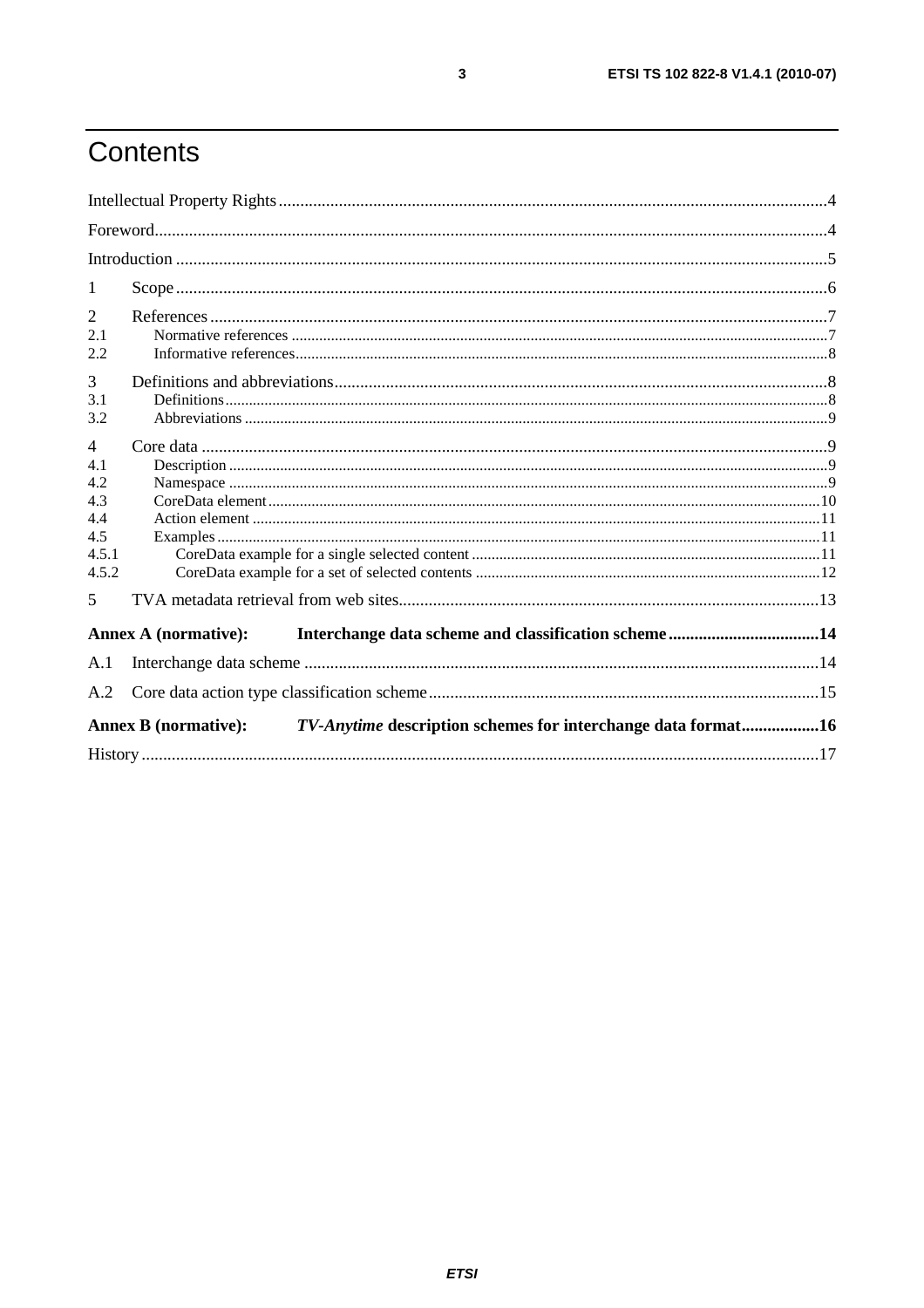IPRs essential or potentially essential to the present document may have been declared to ETSI. The information pertaining to these essential IPRs, if any, is publicly available for **ETSI members and non-members**, and can be found in ETSI SR 000 314: *"Intellectual Property Rights (IPRs); Essential, or potentially Essential, IPRs notified to ETSI in respect of ETSI standards"*, which is available from the ETSI Secretariat. Latest updates are available on the ETSI Web server [\(http://webapp.etsi.org/IPR/home.asp](http://webapp.etsi.org/IPR/home.asp)).

Pursuant to the ETSI IPR Policy, no investigation, including IPR searches, has been carried out by ETSI. No guarantee can be given as to the existence of other IPRs not referenced in ETSI SR 000 314 (or the updates on the ETSI Web server) which are, or may be, or may become, essential to the present document.

### Foreword

This Technical Specification (TS) has been produced by Joint Technical Committee (JTC) Broadcast of the European Broadcasting Union (EBU), Comité Européen de Normalisation ELECtrotechnique (CENELEC) and the European Telecommunications Standards Institute (ETSI).

NOTE: The EBU/ETSI JTC Broadcast was established in 1990 to co-ordinate the drafting of standards in the specific field of broadcasting and related fields. Since 1995 the JTC Broadcast became a tripartite body by including in the Memorandum of Understanding also CENELEC, which is responsible for the standardization of radio and television receivers. The EBU is a professional association of broadcasting organizations whose work includes the co-ordination of its members' activities in the technical, legal, programme-making and programme-exchange domains. The EBU has active members in about 60 countries in the European broadcasting area; its headquarters is in Geneva.

European Broadcasting Union CH-1218 GRAND SACONNEX (Geneva) Switzerland Tel: +41 22 717 21 11 Fax: +41 22 717 24 81

The present document is part 8 of a multi-part deliverable covering Broadcast and On-line Services: Search, select and rightful use of content on personal storage systems ("*TV-Anytime*"), as identified below:

- Part 1: "Benchmark Features";
- Part 2: "Phase 1 System description";
- Part 3: "Metadata";
- Part 4: "Phase 1 Content referencing":
- Part 5: "Rights Management and Protection (RMP)";
- Part 6: "Delivery of metadata over a bi-directional network";
- Part 7: "Bi-directional metadata delivery protection";
- **Part 8: "Phase 2 Interchange Data Format";**
- Part 9: "Phase 2 Remote Programming".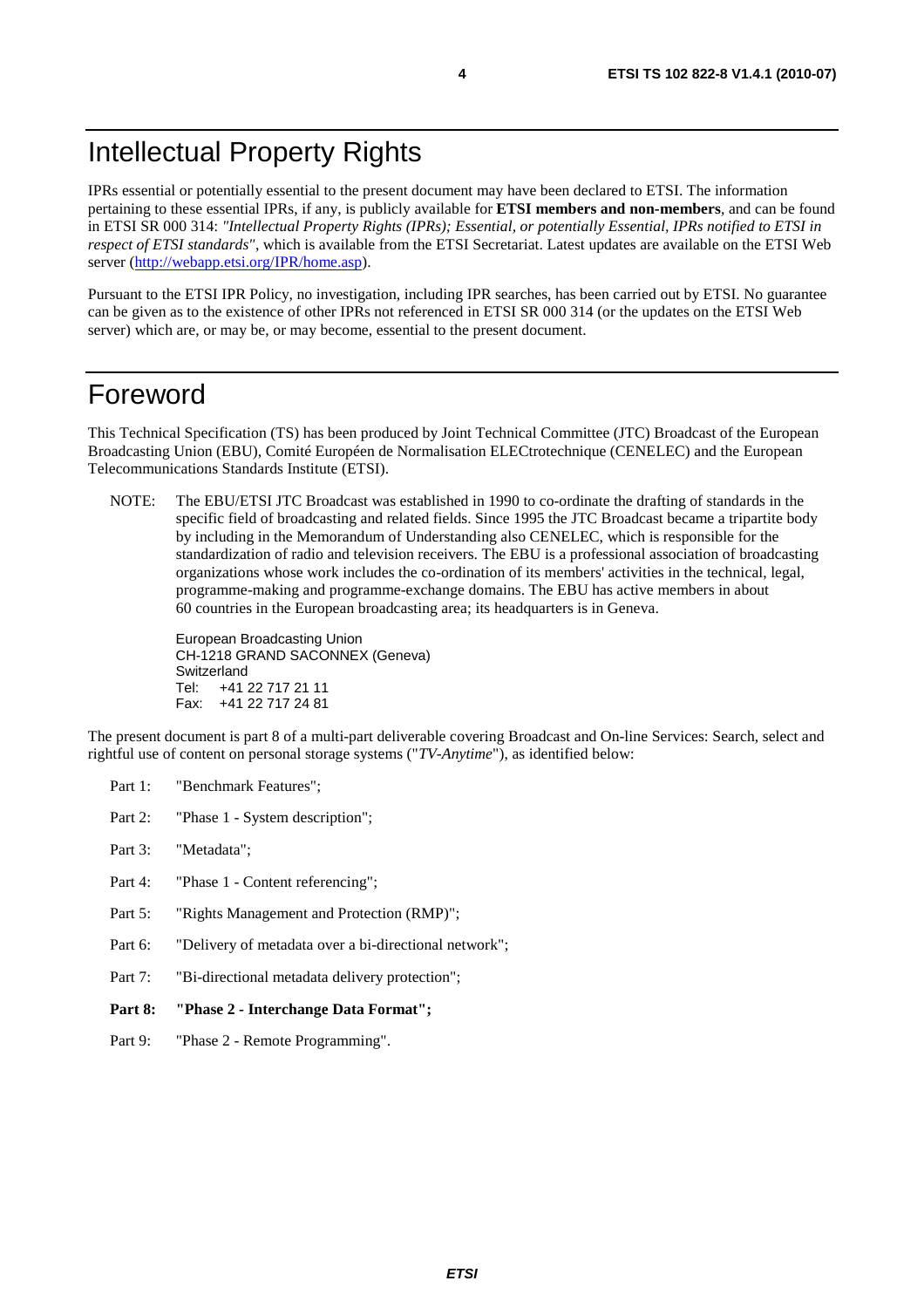# Introduction

*"TV-Anytime"* (TVA) is a synchronized set of specifications established by the *TV-Anytime* Forum. TVA features enable the search, selection, acquisition and rightful use of content on local and/or remote personal storage systems from both broadcast and online services.

TS 102 822-1 [1] and TS 102 822-2 [2] set the context and system architecture in which the standards for Metadata, Content referencing, Bi-directional metadata and Metadata protection are to be implemented in the *TV-Anytime* environment. TS 102 822-1 [1] provides benchmark business models against which the *TV-Anytime* system architecture is evaluated to ensure that the specification enable key business applications. TS 102 822-2 [2] presents the *TV-Anytime* System Architecture. These two documents are placed ahead of the others for their obvious introductory value. Note that these first two documents are largely informative, while the remainder of the series is normative.

The features are supported and enabled by the specifications for Metadata (TS 102 822-3 sub-parts 1 [3], 2 [4], 3 [5]), Content Referencing (TS 102 822-4 [6]), Rights Management (TS 102 822-5 sub-parts 1 [7] and 2 [8]), Bi-directional Metadata Delivery (TS 102 822-6 sub-parts 1 [9], 2 [10] and 3 [11]) and Protection (TS 102 822-7 [12]), Interchange Data Format (TS 102 822-8 (the present document)) and Remote Programming (TS 102 822-9 [13]). This list of Features is to be used as guidance to manufacturers, service providers and content providers regarding the implementation of the Phase 1 and Phase 2 *TV-Anytime* specifications.

Although each in the series of documents is intended to stand alone, a complete and coherent sense of the *TV-Anytime* system standard can be gathered by reading all the specification documents in numerical order.

The *TV-Anytime* Phase 1 metadata specification addresses a data model that allowed a broadcaster to describe the content available within the broadcast system and to therefore "attract" a user to acquire and consume the content.

The present document defines the interchange data format for the delivery of *TV-Anytime* metadata and content referencing information from different data sources.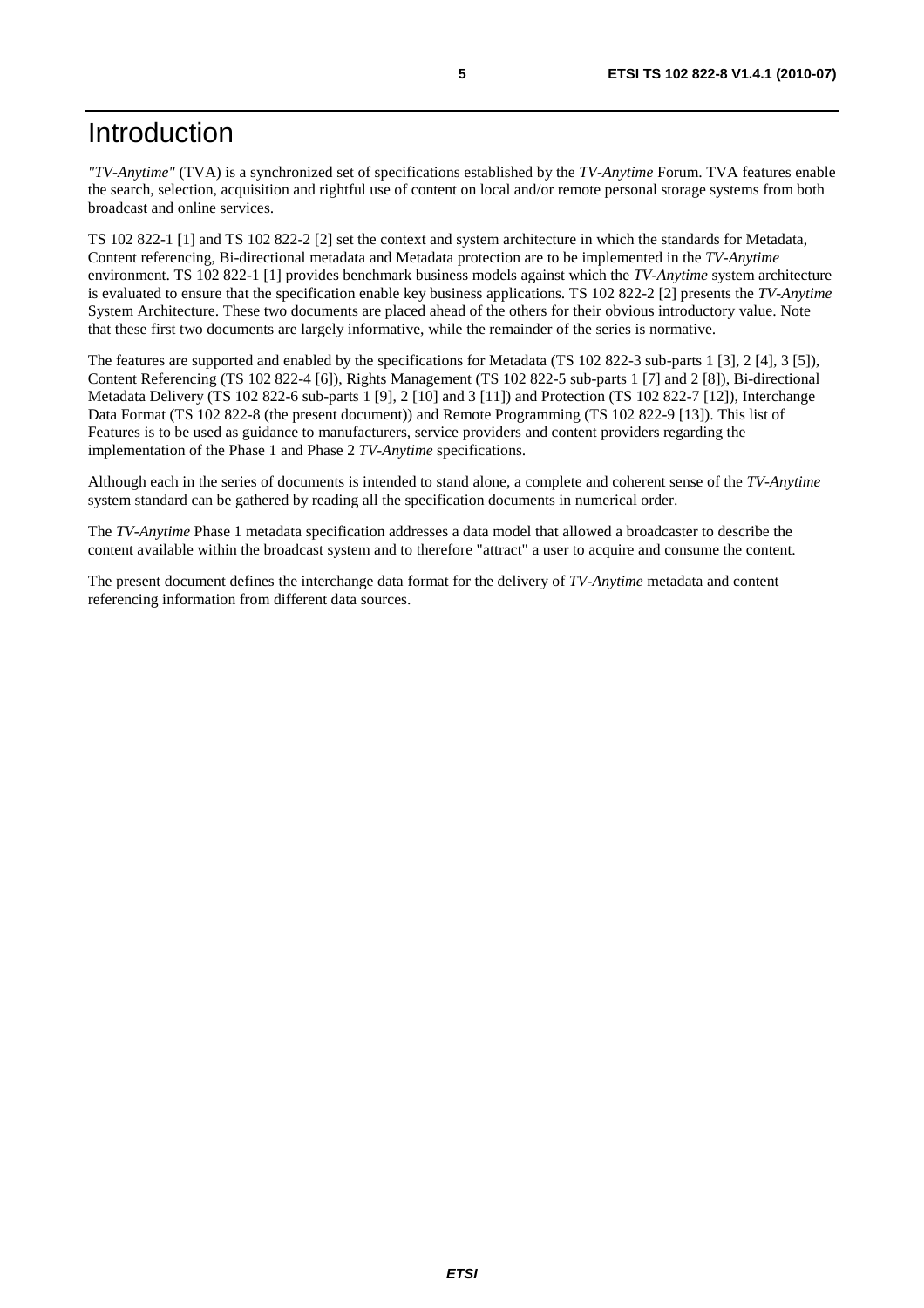### 1 Scope

The present document is one in a series of Technical Specification documents produced by the *TV-Anytime* Forum. These documents establish the fundamental specifications for the services, systems and devices that will conform to the *TV-Anytime* standard, to a level of detail that is implementable for compliant products and services.

TS 102 822-1 [1] and TS 102 822-2 [2] set the context and system architecture in which the standards for Metadata, Content referencing, Bi-directional metadata and metadata protection are to be implemented in the *TV-Anytime* environment. TS 102 822-1 [1] provides benchmark business models against which the *TV-Anytime* system architecture is evaluated to ensure that the specification enable key business applications. TS 102 822-2 [2] presents the *TV-Anytime* System Architecture and the relationship between Phase 1 and Phase 2 technologies. These first two documents are largely informative, while the remainder of the series is normative.

The present document has been developed during the second phase of *TV-Anytime* and covers the definition of the interchange data format for the delivery of *TV-Anytime* metadata and content referencing information from different data sources.

The interchange data format described in the present document was selected in order to satisfy the usage scenarios listed in TS 102 822-1 [1].

The *TV-Anytime* Forum has defined a number of data types that can be exchanged between *TV-Anytime* devices. These include program metadata, content referencing information, and user-centric metadata. The present document addresses data delivery from non *TV-Anytime* sources to *TV-Anytime* clients. A *TV-Anytime* client is typically a PDR, although in the present document the client can be any Internet connected device. These devices do not necessarily need to have the ability to display or store content, since many types of devices can exploit *TV-Anytime* metadata services (e.g. a mobile phone displaying an EPG).

Programme metadata and content referencing information can be delivered unidirectionally (e.g. via traditional broadcast or IP multicast) or via a bi-directional network. A *TV-Anytime* data provider might choose to deliver data using the interchange data format described because it allows:

- a simple adaptation of existing non-*TV Anytime* content selection and location services to provide data for *TV-Anytime* clients;
- the delivery of the *TV-Anytime* data to clients by *TV-Anytime* data providers without access to a broadcast system;
- *TV-Anytime* data providers to personalize the metadata they offer according to the source of the request;
- a range of client devices, which are not necessarily able to receive broadcast data, to access and exploit *TV-Anytime* data. For example, a mobile phone or personal organizer could use the metadata service to show the user an EPG.

Figure 1 shows the relation between non-*TV-Anytime* content selection and location services and *TV-Anytime* clients.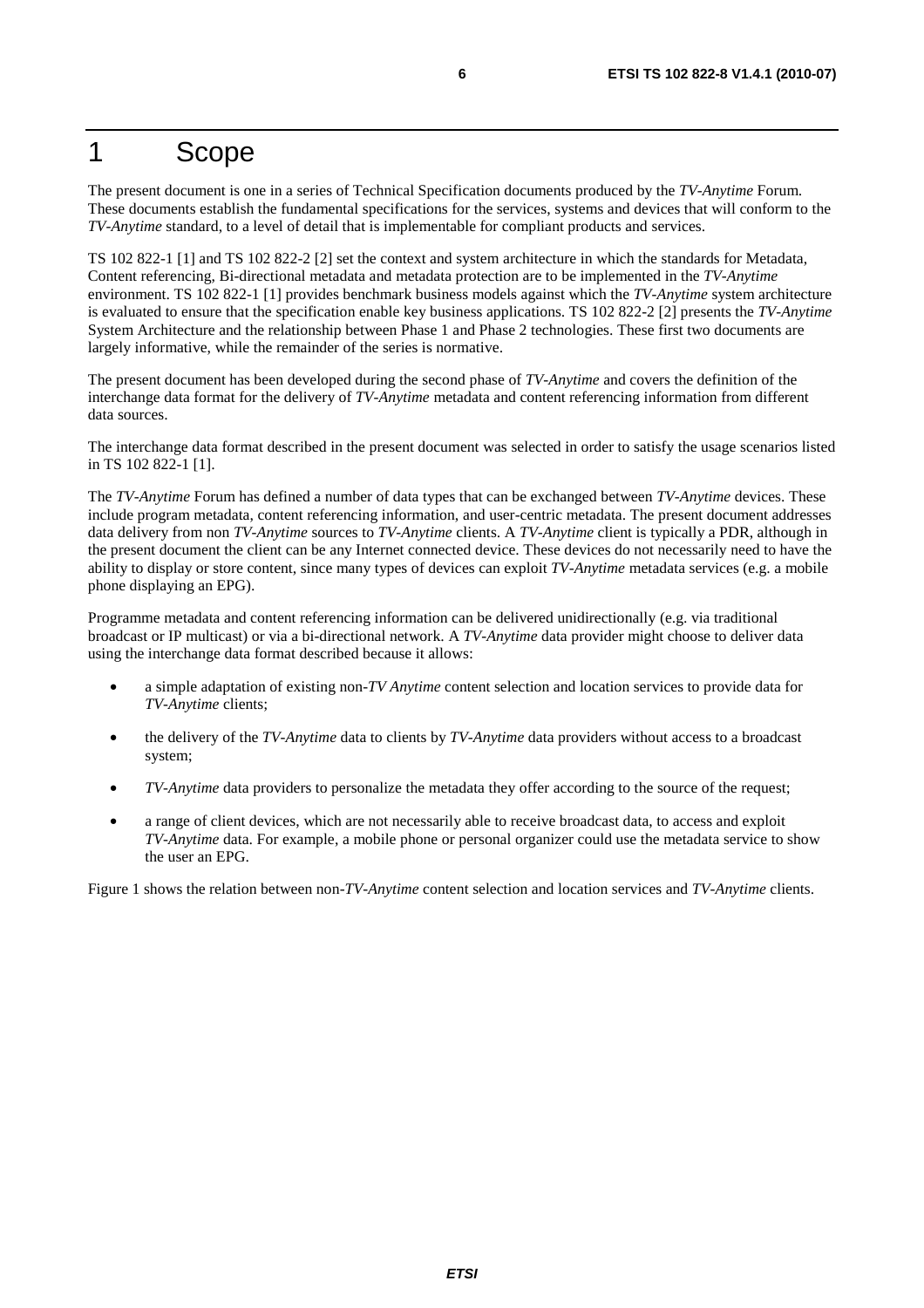

**Figure 1: TV-Anytime data delivery from alternate data sources** 

# 2 References

References are either specific (identified by date of publication and/or edition number or version number) or non-specific. For specific references, only the cited version applies. For non-specific references, the latest version of the reference document (including any amendments) applies.

Referenced documents which are not found to be publicly available in the expected location might be found at <http://docbox.etsi.org/Reference>.

NOTE: While any hyperlinks included in this clause were valid at the time of publication ETSI cannot guarantee their long term validity.

#### 2.1 Normative references

The following referenced documents are necessary for the application of the present document.

| $[1]$             | ETSI TS 102 822-1: "Broadcast and On-line Services: Search, select, and rightful use of content<br>on personal storage systems ("TV-Anytime"); Part 1: Benchmark Features".                                                         |
|-------------------|-------------------------------------------------------------------------------------------------------------------------------------------------------------------------------------------------------------------------------------|
| $[2]$             | ETSI TS 102 822-2: "Broadcast and On-line Services: Search, select, and rightful use of content<br>on personal storage systems ("TV-Anytime"); Part 2: Phase 1 - System description".                                               |
| $\lceil 3 \rceil$ | ETSI TS 102 822-3-1: "Broadcast and On-line Services: Search, select, and rightful use of content<br>on personal storage systems ("TV-Anytime"); Part 3: Metadata; Sub-part 1: Phase 1 - Metadata<br>schemas".                      |
| [4]               | ETSI TS 102 822-3-2: "Broadcast and On-line Services: Search, select, and rightful use of content<br>on personal storage systems ("TV-Anytime"); Part 3: Metadata; Sub-part 2: System aspects in a<br>uni-directional environment". |
| $\lceil 5 \rceil$ | ETSI TS 102 822-3-3: "Broadcast and On-line Services: Search, select, and rightful use of content<br>on personal storage systems ("TV-Anytime"); Part 3: Metadata; Sub-part 3: Phase 2 - Extended<br>Metadata Schema".              |
| [6]               | ETSI TS 102 822-4: "Broadcast and On-line Services: Search, select, and rightful use of content<br>on personal storage systems ("TV-Anytime"); Part 4: Phase 1 - Content referencing".                                              |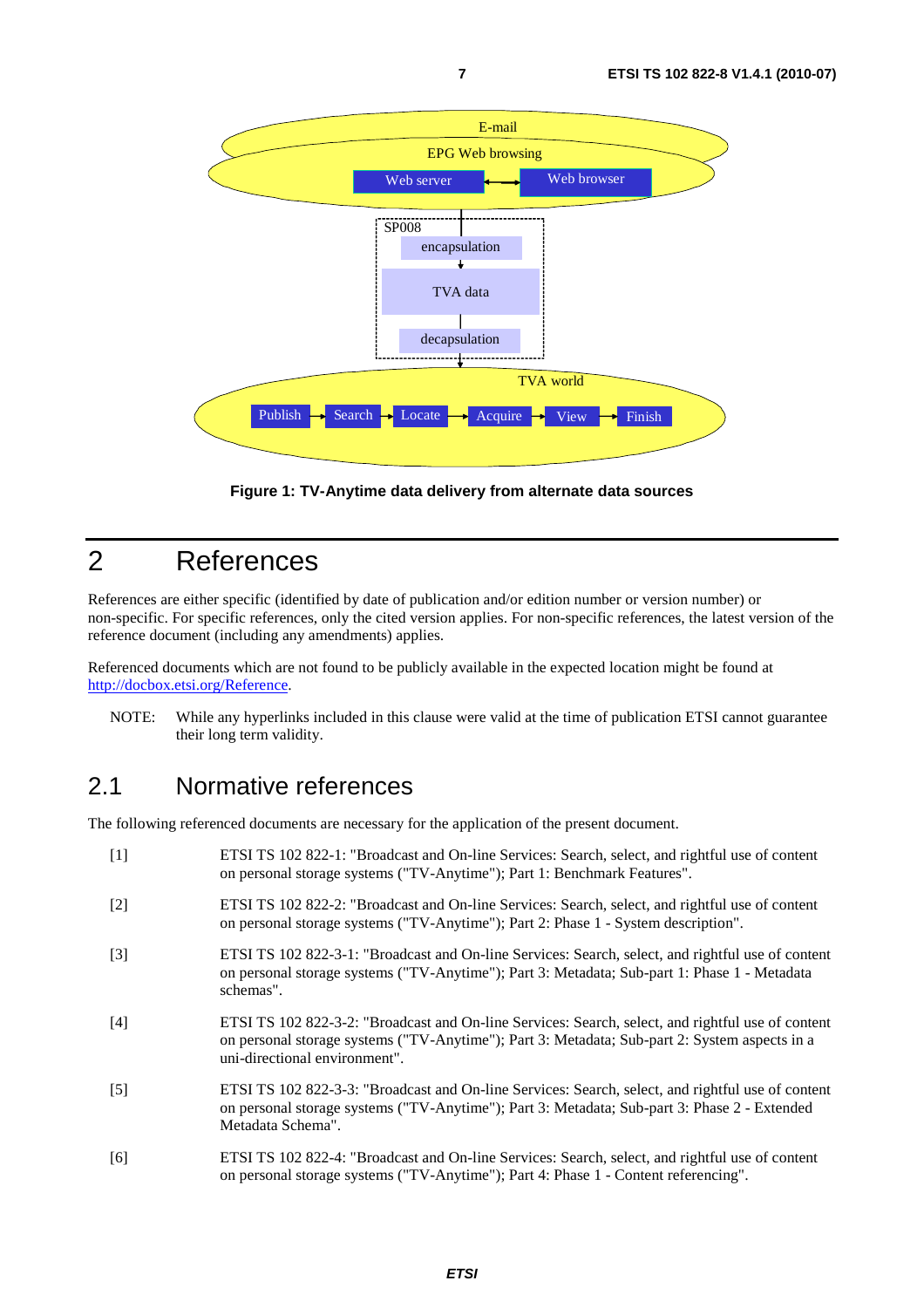- [7] ETSI TS 102 822-5-1: "Broadcast and On-line Services: Search, select, and rightful use of content on personal storage systems ("TV-Anytime"); Part 5: Rights Management and Protection (RMP) Sub-part 1: Information for Broadcast Applications".
- [8] ETSI TS 102 822-5-2: "Broadcast and On-line Services: Search, select, and rightful use of content on personal storage systems ("TV-Anytime"); Part 5: Rights Management and Protection (RMP) Sub-part 2: RMPI binding".
- [9] ETSI TS 102 822-6-1: "Broadcast and On-line Services: Search, select, and rightful use of content on personal storage systems ("TV-Anytime"); Part 6: Delivery of metadata over a bi-directional network; Sub-part 1: Service and transport".
- [10] ETSI TS 102 822-6-2: "Broadcast and On-line Services: Search, select, and rightful use of content on personal storage systems ("TV-Anytime"); Part 6: Delivery of metadata over a bi-directional network; Sub-part 2: Phase 1 - Service discovery".
- [11] ETSI TS 102 822-6-3: "Broadcast and On-line Services: Search, select, and rightful use of content on personal storage systems ("TV-Anytime"); Part 6: Delivery of metadata over a bi-directional network; Sub-part 3: Phase 2 - Exchange of Personal Profile".
- [12] ETSI TS 102 822-7: "Broadcast and On-line Services: Search, select, and rightful use of content on personal storage systems ("TV-Anytime Phase 1"); Part 7: Bi-directional metadata delivery protection".
- [13] ETSI TS 102 822-9: "Broadcast and On-line Services: Search, select, and rightful use of content on personal storage systems ("TV-Anytime"); Part 9: Phase 2 - Remote Programming".

### 2.2 Informative references

The following referenced documents are not necessary for the application of the present document but they assist the user with regard to a particular subject area.

Not applicable.

# 3 Definitions and abbreviations

### 3.1 Definitions

For the purposes of the present document, the following terms and definitions apply:

**acquisition:** process of retrieving selected content

**client:** typically a personal digital recorder or any device connected to the Internet

**content:** audio, video or other types of material the viewer would like to access

NOTE: Movies, games, TV programmes, radio programmes, etc.

**electronic programme guide:** means of presenting available content to the consumer and allowing selection of desired content

**location resolution:** process of establishing the address (location and time) of a specific content instance from its CRID

**metadata service:** service that provides *TV-Anytime* data via a server on a bi-directional network using the data and protocols defined in TS 102 822-8

**metadata:** generally, data about content, such as the title, genre, summary of a television programme consumer preferences and viewing history data

**programme:** editorially coherent piece of content that is acquired by a PDR as a whole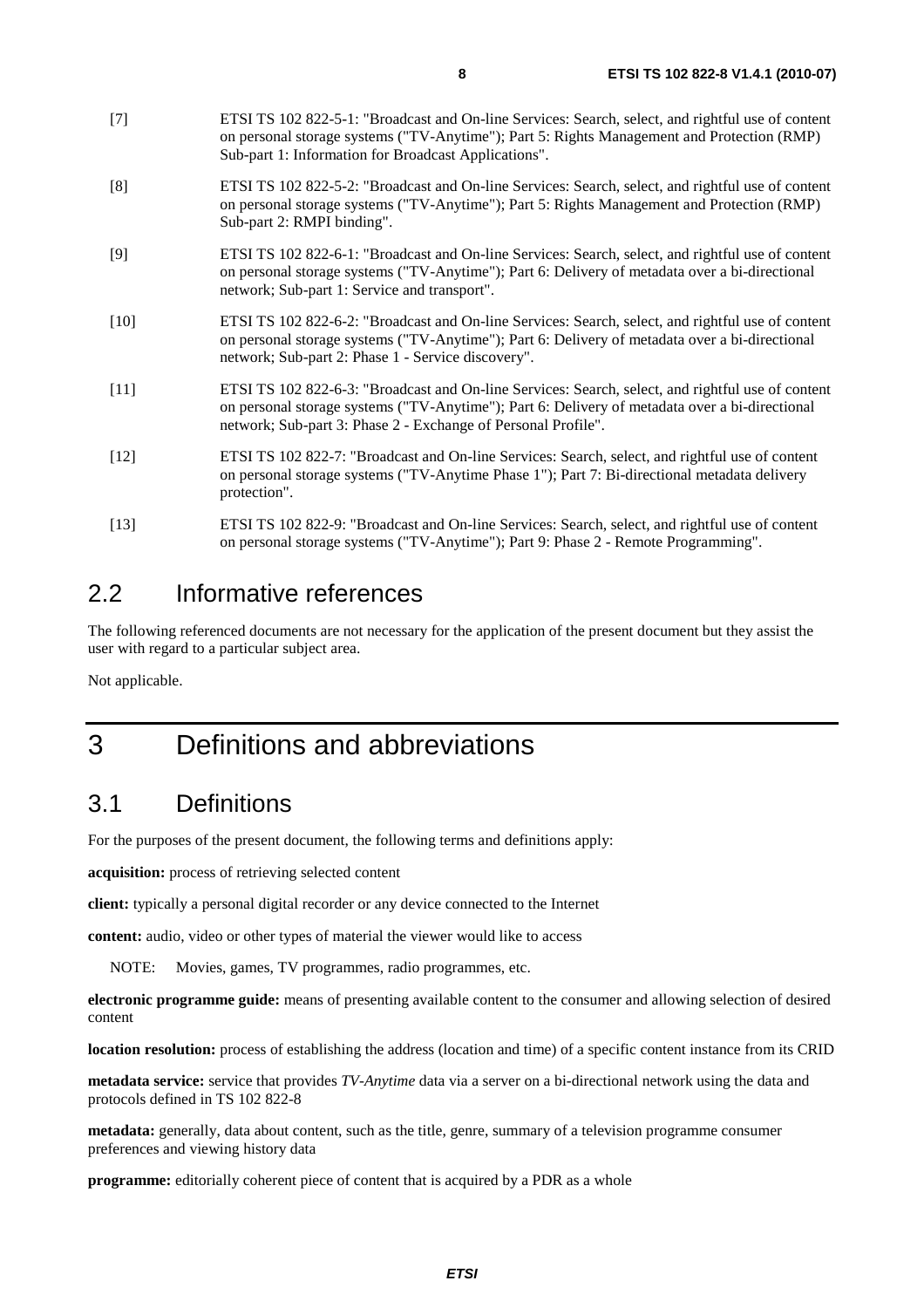**service provider:** aggregator and supplier of content which may include gateway and management roles

#### 3.2 Abbreviations

For the purposes of the present document, the following abbreviations apply:

| <b>CRID</b>   | Content Reference IDentifier                                                                 |  |  |
|---------------|----------------------------------------------------------------------------------------------|--|--|
| NOTE:         | An identifier for content that is independent of its location specified by TS 102 822-4 [6]. |  |  |
| <b>DVB</b>    | Digital Video Broadcasting project                                                           |  |  |
| NOTE:         | European project providing technical specifications for publication by ETSI.                 |  |  |
| <b>EPG</b>    | Electronic Programme Guide                                                                   |  |  |
| <b>HTTP</b>   | <b>HyperText Transfer Protocol</b>                                                           |  |  |
| IMI           | Instance Metadata Identifier                                                                 |  |  |
| <b>MIME</b>   | Multipurpose Internet Mail Extension                                                         |  |  |
| <b>PDR</b>    | Personal Digital Recorder                                                                    |  |  |
| <b>TVA</b>    | TV-Anytime                                                                                   |  |  |
| <b>URI</b>    | Uniform Resource Identifier                                                                  |  |  |
| URL           | Uniform Resource Locator                                                                     |  |  |
| <b>WSIF</b>   | Web Service Inspection File                                                                  |  |  |
| WS-Inspection | Web Services Inspection language                                                             |  |  |
| XML           | eXtensible Markup Language                                                                   |  |  |

# 4 Core data

#### 4.1 Description

The following elements have been identified to be part of the core data:

- One or more selected contents, each of them containing:
	- a CRID with optionally an IMI;
	- a TVAMain table as specified in TS 102 822-3-1 [3], containing information on a specific content item and/or instance (optional);
	- a content referencing table (optional);
	- an address of the Web server hosting a WS-Inspection file as specified in TS 102 822-6-2 [10] which could be used for further queries as specified in TS 102 822-6-1 [9] (optional);
	- an action (such as "record", "recommend", etc.) defined as a controlled term (optional).

An "acknowledgement" message may be useful, although not absolutely required, in a structure that is not defined in the present document. In some configurations (e.g. where there is no return path), it might be impossible to return an acknowledgement.

#### 4.2 Namespace

The namespace for the *TV-Anytime* CoreData interchange format has been defined as:

```
urn:tva:CoreData:2010
```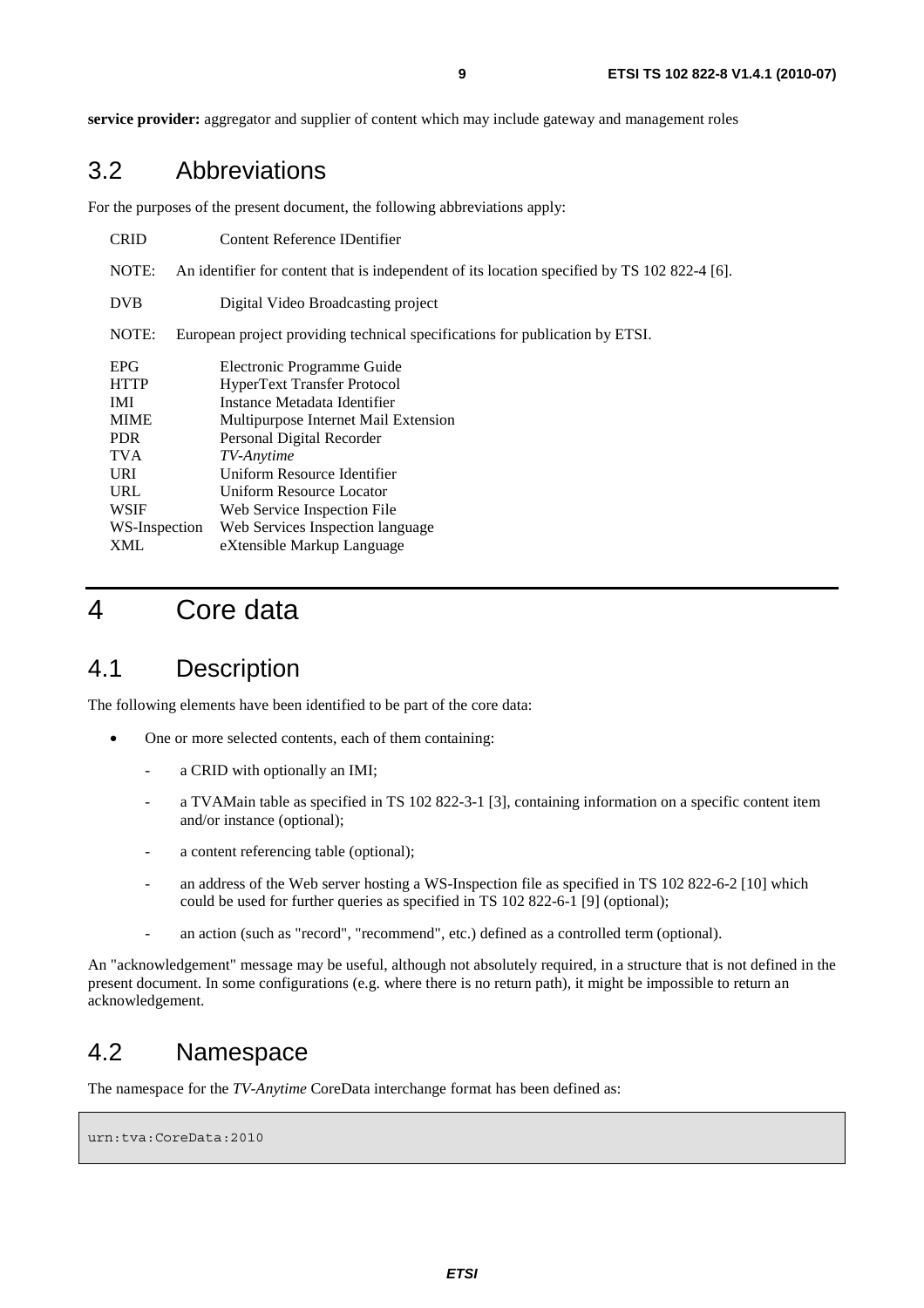

| <b>Name</b>                | <b>Definition</b>                                                                                                                                                               |
|----------------------------|---------------------------------------------------------------------------------------------------------------------------------------------------------------------------------|
| SelectedContentType        | A complex type to describe a list of contents with their<br>associated metadata and the action to be done on them.                                                              |
| Itva:TVAMain               | A TVAMain table as specified in TS 102 822-3-1 [3].                                                                                                                             |
| CR:ContentReferencingTable | A ContentReferencing table as specified in<br>TS 102 822-4 [6].                                                                                                                 |
| <b>IWSIFServerAddress</b>  | A server address referring to a site where the PDR can<br>retrieve a WS Inspection File.                                                                                        |
| Action                     | An optional element that describes what the PDR is<br>supposed to do with the selected content. The default<br>value for the action is "Record replacing any existing<br>copy". |
| id                         | A mandatory attribute to identify the selected content. The<br>selected content is identified by its Content Referencing<br>IDentifier (CRID).                                  |
| instanceMetadataId         | An optional attribute to identify a specific instance of the<br>selected content. This attribute is already defined in<br>TS 102 822-3-1 [3].                                   |
| CoreDataType               | A complex type to describe a list of contents with their<br>associated metadata and the action to be done on them.                                                              |
| SelectedContent            | An element used to describe a selected content and all<br>possible information related to this content.                                                                         |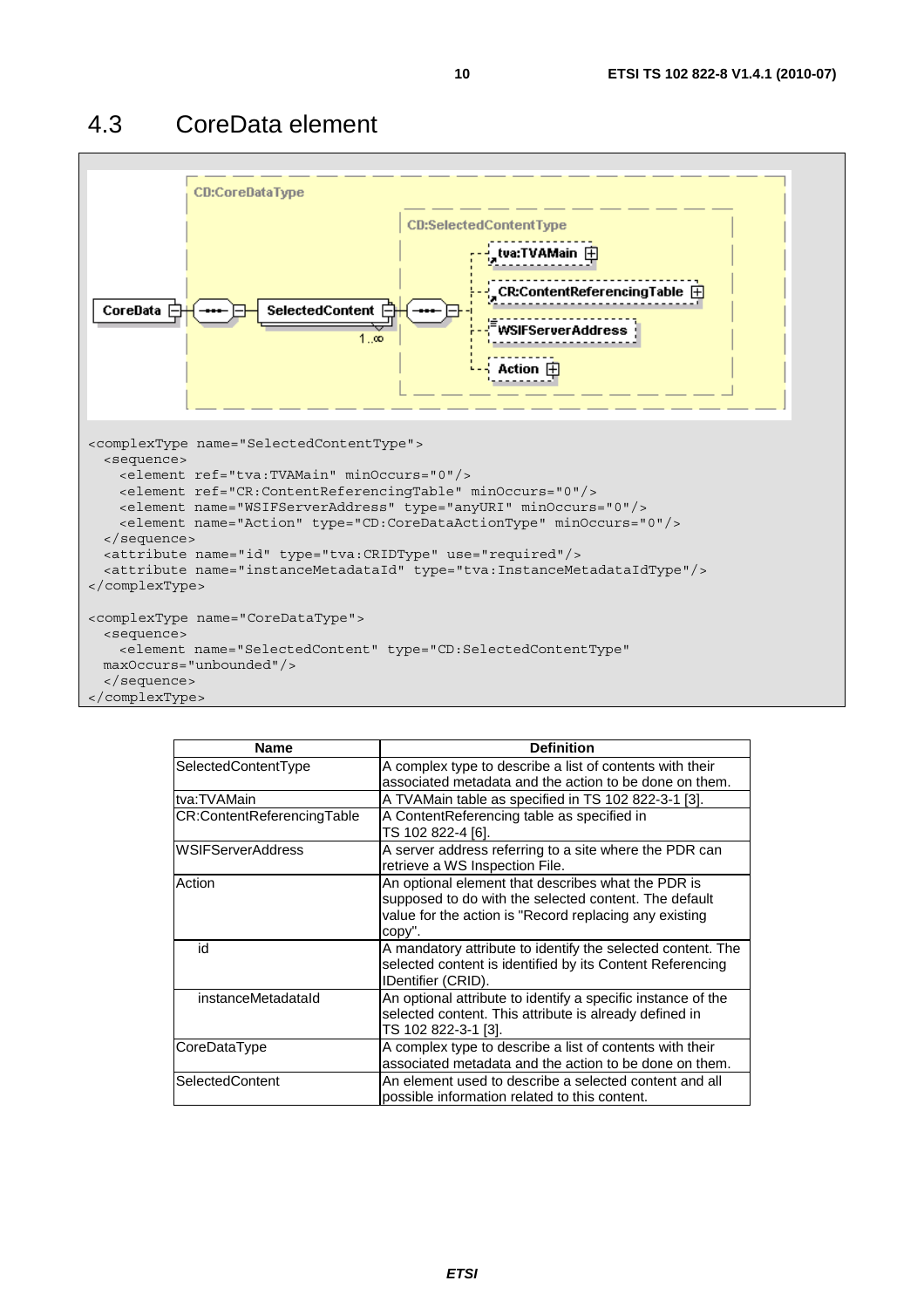#### 4.4 Action element

```
 <complexType name="CoreDataActionType"> 
  <sequence> 
    <element name="Type" type="tva:ControlledTermType"/> 
  </sequence> 
  <attribute name="instruction" use="optional" default="create"> 
    <simpleType> 
       <restriction base="string"> 
         <enumeration value="create"/> 
         <enumeration value="cancel"/> 
       </restriction> 
     </simpleType> 
   </attribute> 
 </complexType>
```

| <b>Name</b>        | <b>Definition</b>                                                                                                                                                                                                                                  |  |
|--------------------|----------------------------------------------------------------------------------------------------------------------------------------------------------------------------------------------------------------------------------------------------|--|
| CoreDataActionType | A complex type that describes the intended PDR action                                                                                                                                                                                              |  |
|                    | on the selected content with the associated metadata.                                                                                                                                                                                              |  |
| <b>Type</b>        | This element specifies what to do with the selected<br>content (e.g. "Record", "Remind" or "Recommend").<br>The value is to be chosen from the<br>"CoreDataActionTypeCS" classification scheme listed<br>in clause A.2.                            |  |
| instruction        | This optional attribute indicates if this command is a<br>creation or a cancellation of an already sent one.<br>Two values:<br>"create" for a new action (default);<br>"cancel" to cancel an already sent action request on a<br>selected content. |  |

#### 4.5 Examples

#### 4.5.1 CoreData example for a single selected content

Here is an example of a "CoreData" structure containing detailed information about a selected content to be recorded. Content location is included in the ProgramLocationTable.

```
<?xml version="1.0" encoding="UTF-8"?> 
<CoreData xmlns="urn:tva:CoreData:2010" xmlns:tva="urn:tva:metadata:2010" 
xmlns:CR="urn:tva:ContentReferencing:2010" 
xmlns:xsi:schemaLocation="urn:tva:CoreData:2010 CoreData.xsd"> 
   <SelectedContent Id="CRID://foo.co.uk/Westenders"> 
     <tva:TVAMain version="03" xml:lang="en" publisher="..." publicationTime="2009-04- 
    05T21:00:00.00+01:00"> 
      <tva:CopyrightNotice>...</tva:CopyrightNotice> 
       <tva:ProgramDescription> 
        <tva:ProgramInformationTable> 
          <tva:ProgramInformation programId="CRID://foo.co.uk/Westenders"> 
            <tva:BasicDescription> 
              <tva:Title>Westenders</tva:Title> 
               <tva:Keyword>Soap</tva:Keyword> 
            </tva:BasicDescription> 
          </tva:ProgramInformation> 
         </tva:ProgramInformationTable> 
        <tva:ProgramLocationTable> 
          <tva:BroadcastEvent serviceIDRef="hbc10022311"> 
            <tva:Program crid="CRID://foo.co.uk/Westenders"/> 
            <tva:ProgramURL>dvb://1.4ee2.3f4/</tva:ProgramURL> 
            <tva:PublishedStartTime>2009-06-05T18:00:00.00+01:00</tva:PublishedStartTime> 
            <tva:PublishedDuration>PT6H</tva:PublishedDuration> 
           </tva:BroadcastEvent> 
         </tva:ProgramLocationTable>
```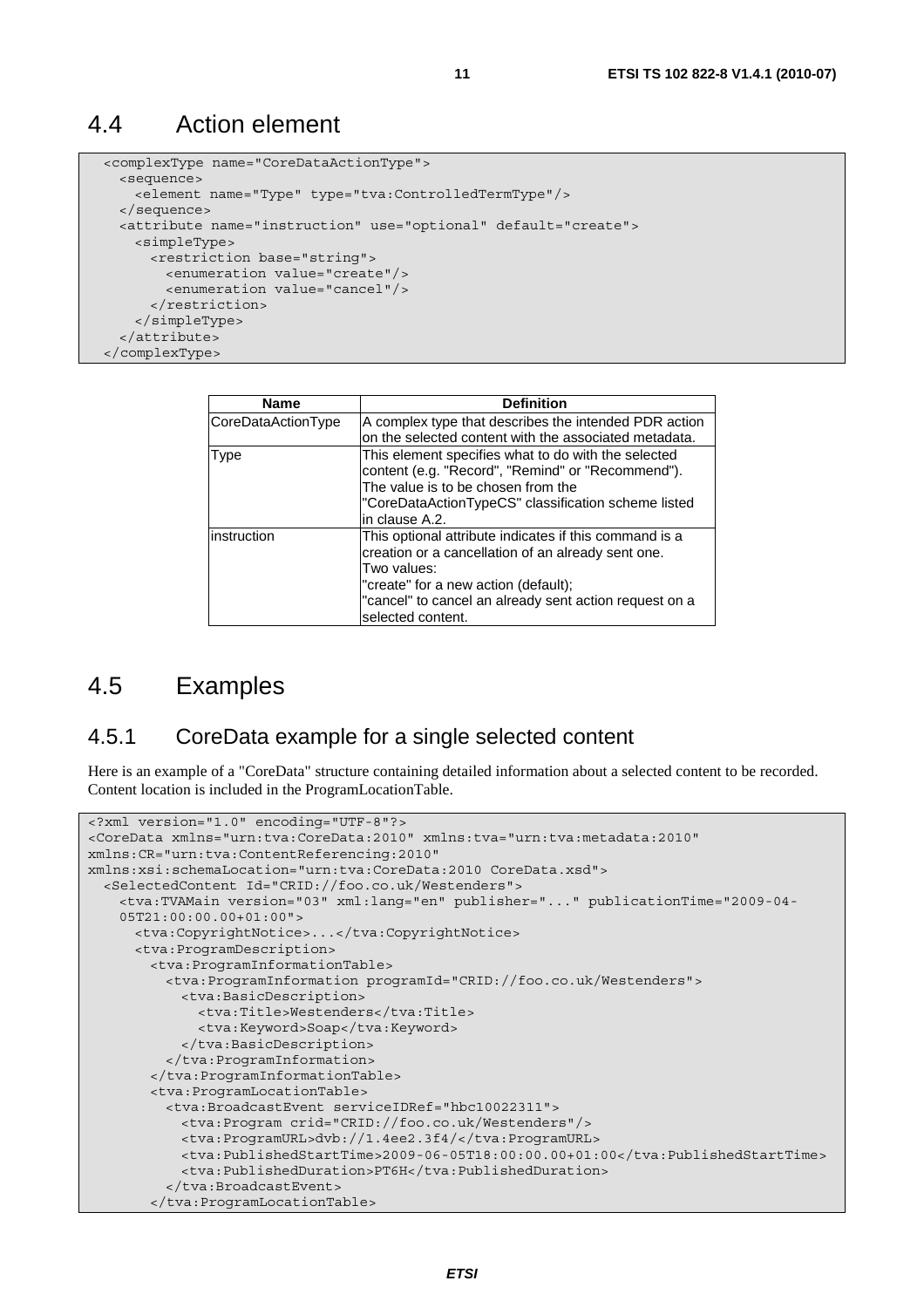```
 </tva:ProgramDescription> 
     </tva:TVAMain> 
   </SelectedContent> 
</CoreData>
```
#### 4.5.2 CoreData example for a set of selected contents

Although this example is not realistic, it is used to illustrate the different actions which can be requested on a selected content. It includes:

- A selected content with the action "recordAllowDuplicates".
- A selected content with the action "remind".
- A selected content with the action "recommend".
- A selected content with the instruction "cancel" to cancel the already sent request for this content.

```
<?xml version="1.0" encoding="UTF-8"?> 
<CoreData xmlns="urn:tva:CoreData:2010" xmlns:tva="urn:tva:metadata:2010" 
xmlns:CR="urn:tva:ContentReferencing:2010 xmlns:xsi:schemaLocation="urn:tva:CoreData:2010 
CoreData.xsd"> 
   <SelectedContent id="CRID://www.channel1.com/movies/title"> 
     <tva:TVAMain/> 
    <WSIFServerAddress>http://www.TV-Channel1.com</WSIFServerAddress> 
    <Action instruction="create"> 
      <Type href="urn:tva:CoreData:cs:CoreDataActionTypeCS:2005:2"> 
        <tva:Name xml:lang="en">recordAllowDuplicates</tva:Name> 
        <tva:Definition xml:lang="en"> to be recorded, authorize duplicate if a copy 
       already exists : CRID for latest news, two media formats</tva:Definition>
      </Type> 
     </Action> 
   </SelectedContent> 
   <SelectedContent id="CRID://www.channel1.com/movies/new_title"> 
    <tva:TVAMain/> 
    <WSIFServerAddress>http://www.TV-Channel1.com</WSIFServerAddress> 
    <Action> 
      <Type href="urn:tva:CoreData:cs:CoreDataActionTypeCS:2005:4"> 
        <tva:Name xml:lang="en">remind</tva:Name> 
        <tva:Definition xml:lang="en"> >Message coming from another device of the end- 
       user or a friend, just for information</tva:Definition>
      </Type> 
     </Action> 
   </SelectedContent> 
   <SelectedContent id="CRID://www.channel2.com/movies/titanic"> 
    <CR:ContentReferencingTable version="1"/> 
    <WSIFServerAddress>http://www.TV-Channel1.com</CRTServerAddress> 
    <Action> 
      <Type href="urn:tva:CoreData:cs:CoreDataActionTypeCS:2005:5"> 
        <tva:Name xml:lang="en">recommend</tva:Name> 
        <tva:Definition xml:lang="en">preselection coming from me or suggestion coming 
       from any user</tva:Definition>
      </Type> 
     </Action> 
   </SelectedContent> 
   <SelectedContent id="CRID://www.channel3.com/series/friends" 
  InstanceMetadataId="imi:metadataProv.com/2"> 
    <tva:TVAMain/> 
     <CR:ContentReferencingTable version="1"/> 
    <WSIFServerAddress>http://www.TV-AllChannels.com</WSIFServerAddress> 
    <Action instruction="cancel"> 
       <Type href="urn:tva:CoreData:cs:CoreDataActionTypeCS:2005:2"> 
        <tva:Name xml:lang="en">recordAllowDuplicates</tva:Name> 
        <tva:Definition xml:lang="en"> to be recorded, authorize duplicate if a copy 
       already exists : CRID for latest news, two media formats</tva:Definition>
```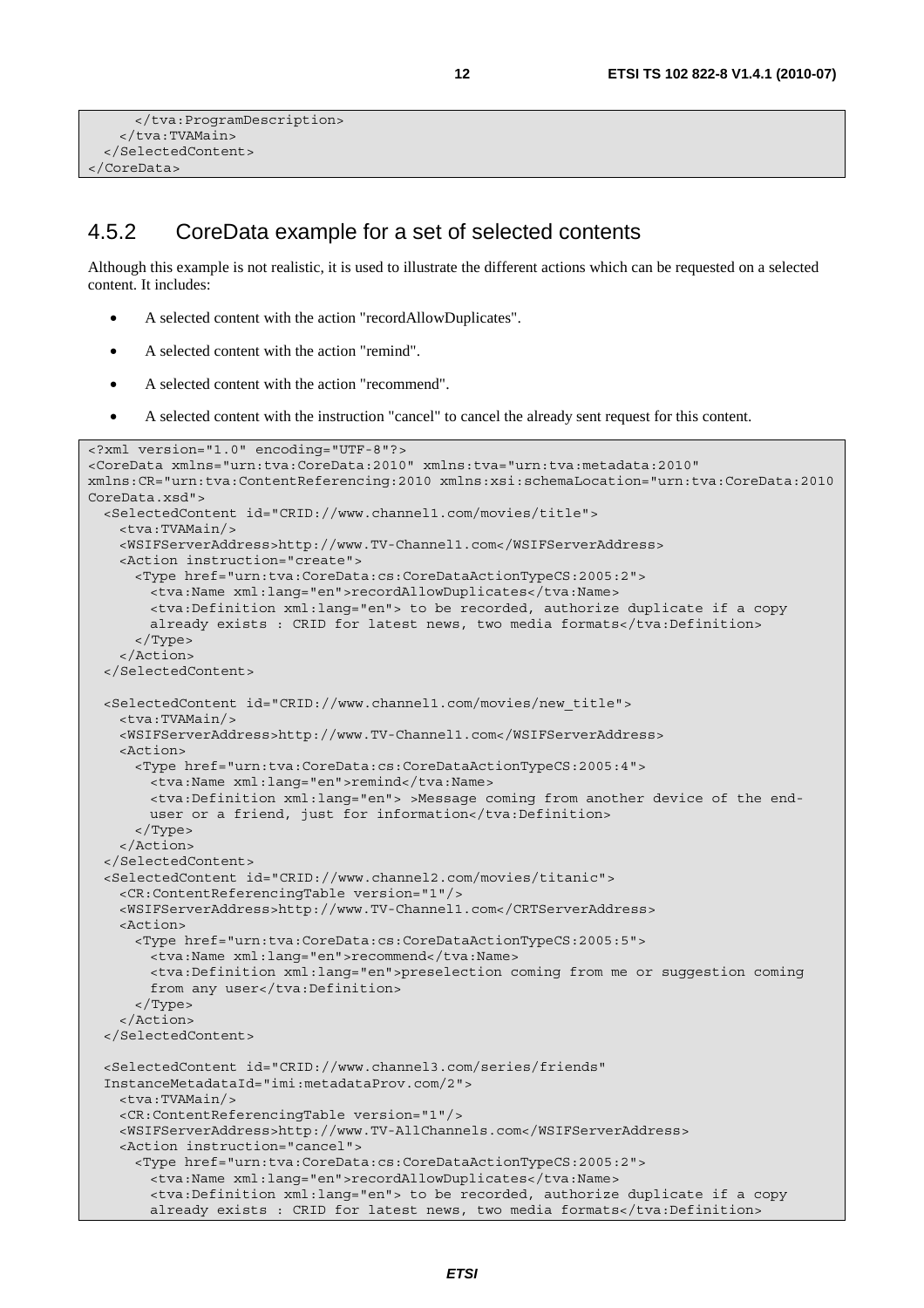</Type> </Action> </SelectedContent> </CoreData>

# 5 TVA metadata retrieval from web sites

There are many providers of EPG related services on the web who offer information about content in formats that would not be understood by *TV Anytime* enabled devices. Without using the present document, when a consumer sees a piece (or pieces) of content described on the website EPG, and chooses to record that content, they would have to repeat the search and selection process from the beginning on their TVA device.

The present document provides a mechanism that allows these services to include sufficient information that can be transferred to a TVA device so that it can safely capture the consumer's request.

This could be done, for example, if the website displayed a specific button or link on a page offering the ability to download a "CoreData" file, as specified in the present document, for the selected content to their TVA device.

The "Content-Type" in the HTTP header of the response shall contain the following MIME type to launch the TVA recorder programme: "application/x-tva-recorder".

The file extension ".cdt" is allocated to the CoreData Structure.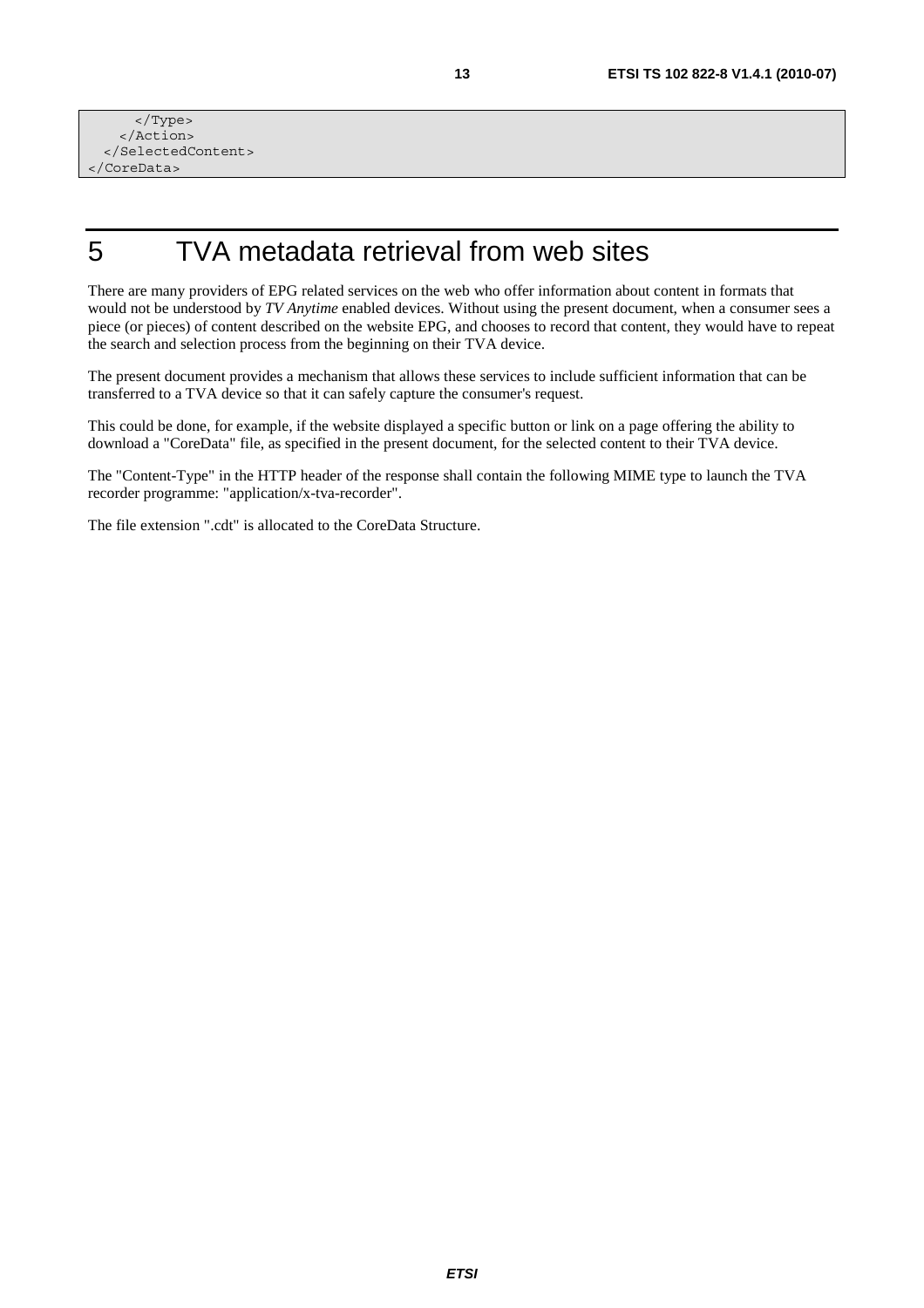# Annex A (normative): Interchange data scheme and classification scheme

## A.1 Interchange data scheme

The following clause contains the tva\_core\_data\_8\_v141.xsd file.

```
<?xml version="1.0" encoding="UTF-8"?> 
<schema targetNamespace="urn:tva:CoreData:2010" xmlns:cd="urn:tva:CoreData:2010" 
xmlns:cr="urn:tva:ContentReferencing:2010" xmlns:tva="urn:tva:metadata:2010" 
xmlns="http://www.w3.org/2001/XMLSchema" elementFormDefault="qualified" 
attributeFormDefault="unqualified"> 
   <annotation> 
      <documentation xml:lang="en">This schema consists of datatypes that are normatively 
defined in ETSI TS 102 822-8 v1.4.1</documentation> 
   </annotation> 
   <import namespace="urn:tva:metadata:2010" schemaLocation="tva_metadata_3-1_v161.xsd"/> 
   <import namespace="urn:tva:ContentReferencing:2010" 
   schemaLocation="tva_content_referencing_4_v151.xsd"/> 
   <import namespace="urn:tva:mpeg7:2008" schemaLocation="tva_mpeg7_2008.xsd"/> 
   <element name="CoreData" type="cd:CoreDataType" /> 
   <complexType name="CoreDataActionType"> 
      <sequence> 
         <element name="Type" type="tva:ControlledTermType"/> 
      </sequence> 
      <attribute name="instruction" use="optional" default="create"> 
         <simpleType> 
            <restriction base="string"> 
               <enumeration value="create"/> 
               <enumeration value="cancel"/> 
            </restriction> 
         </simpleType> 
      </attribute> 
   </complexType> 
   <complexType name="SelectedContentType" > 
      <sequence> 
         <element ref="tva:TVAMain" minOccurs="0" /> 
         <element ref="cr:ContentReferencingTable" minOccurs="0"/> 
         <element name="WSIFServerAddress" type="anyURI" minOccurs="0" /> 
         <element name="Action" type="cd:CoreDataActionType" minOccurs="0" /> 
      </sequence> 
      <attribute name="id" type="tva:CRIDType" use="required"/> 
      <attribute name="instanceMetadataId" type="tva:InstanceMetadataIdType"/> 
   </complexType> 
   <complexType name="CoreDataType"> 
      <sequence > 
         <element name="SelectedContent" type="cd:SelectedContentType" 
maxOccurs="unbounded"/> 
      </sequence> 
   </complexType> 
</schema>
```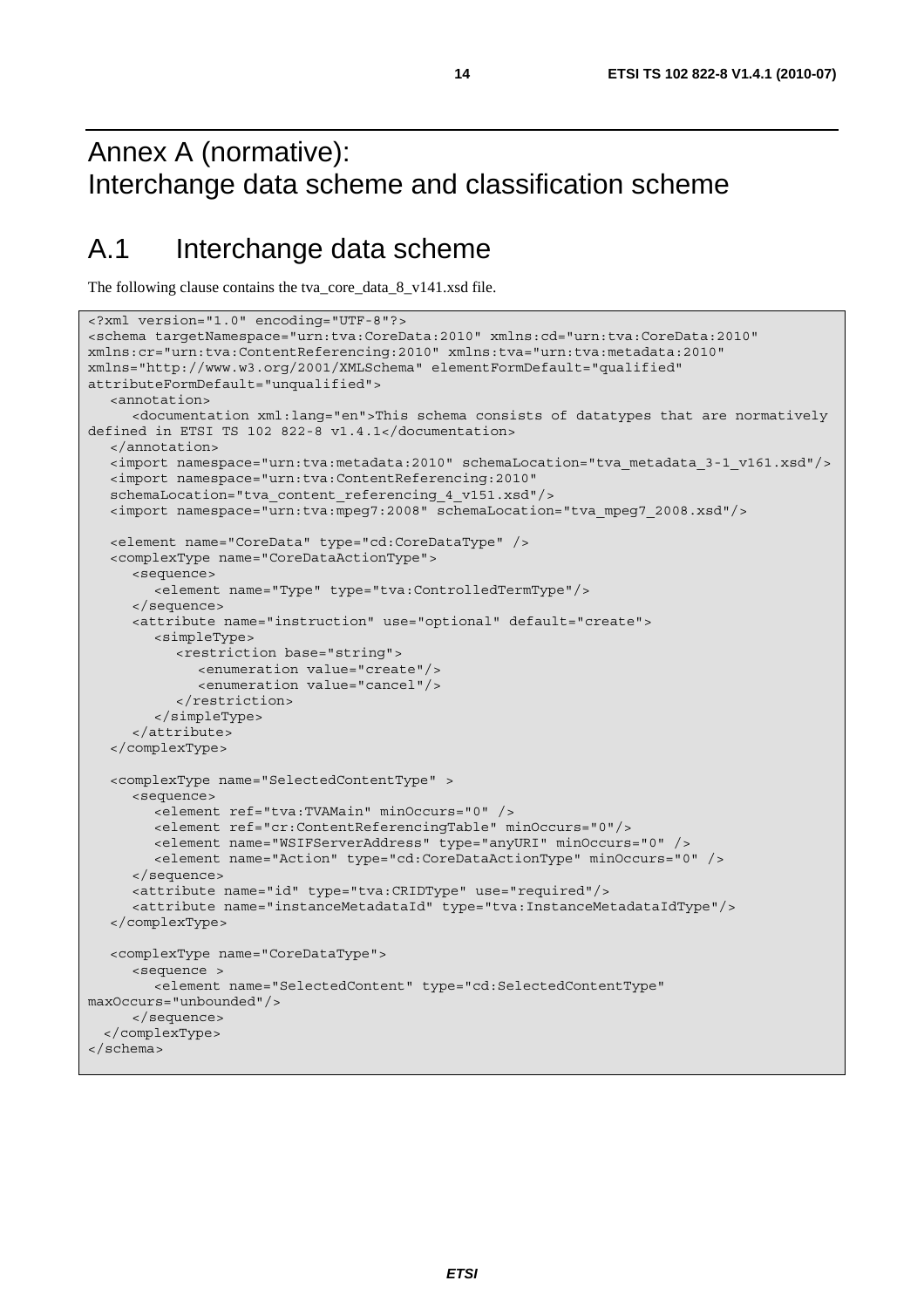# A.2 Core data action type classification scheme

The following clause contains the CoreDataActionTypeCS.xml file.

```
<?xml version="1.0" encoding="UTF-8"?> 
<ClassificationScheme uri="urn:tva:CoreData:cs:CoreDataActionTypeCS:2005"> 
  <Term termID="1"> 
    <Name xml:lang="en">recordReplace</Name> 
    <Definition xml:lang="en"> to be recorded, replacing exiting one if it 
    exists</Definition> 
   </Term> 
  <Term termID="2"> 
    <Name xml:lang="en">recordAllowDuplicates</Name> 
    <Definition xml:lang="en"> to be recorded, authorize duplicate if a copy already 
   exists : CRID for latest news, two media formats</Definition>
  </Term> 
  <Term termID="3"> 
    <Name xml:lang="en">recordIfNotYetExists</Name> 
    <Definition xml:lang="en"> to be recorded only if it is not yet recorded. E.g.: to 
   complete a series without rerecording</Definition>
  </Term> 
  <Term termID="4"> 
    <Name xml:lang="en">remind</Name> 
    <Definition xml:lang="en">Message coming from another device of the end-user or a 
    friend, just for information</Definition> 
  </Term> 
  <Term termID="5"> 
    <Name xml:lang="en">recommend</Name> 
    <Definition xml:lang="en">preselection coming from me or suggestion coming from any 
    user</Definition> 
   </Term> 
</ClassificationScheme>
```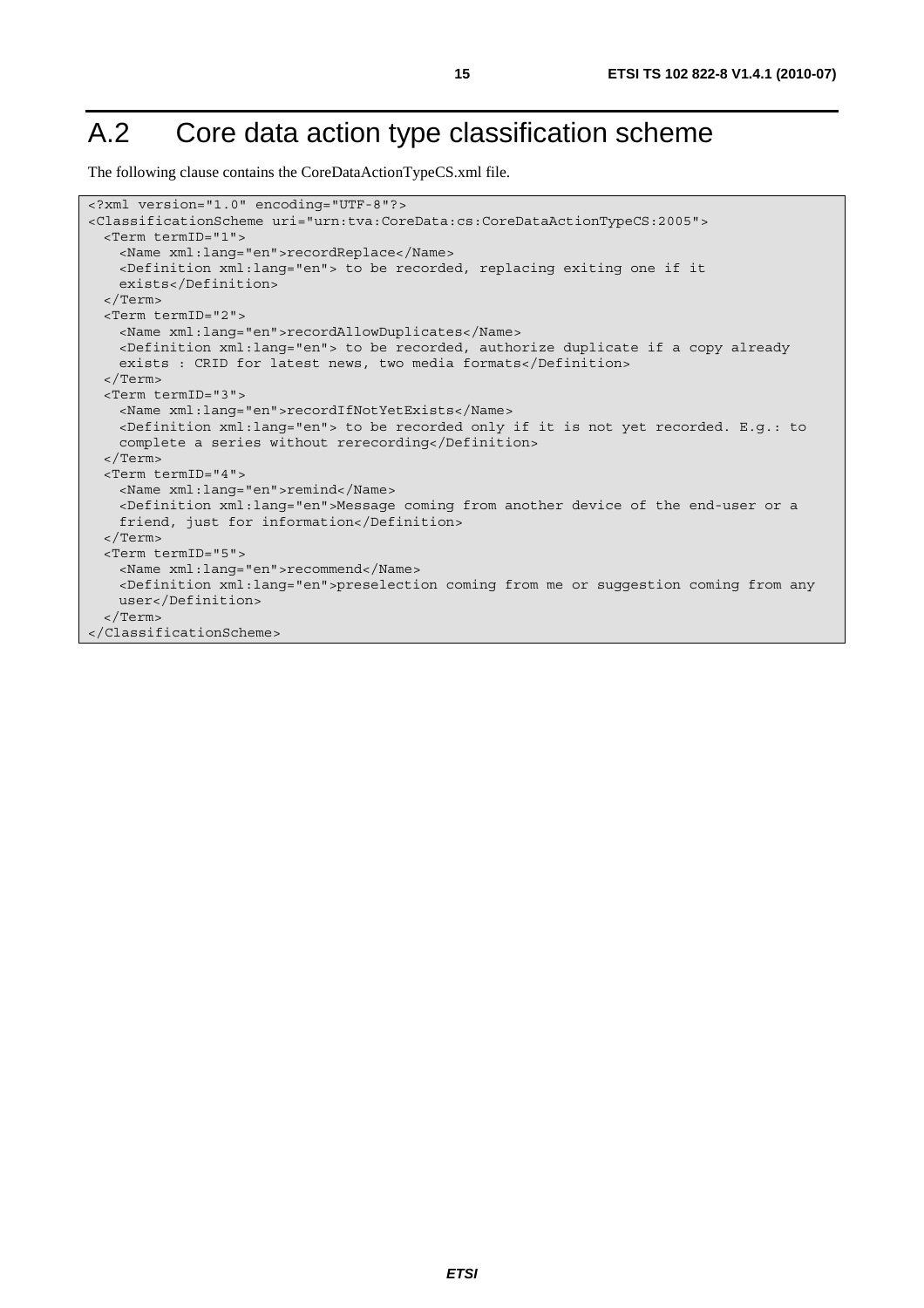# Annex B (normative): *TV-Anytime* description schemes for interchange data format

The *TV-Anytime* DSs listed in the present document have been aggregated into several **xsd files identified by the Description Schemes' names**, forming the reference documentation, contained in archive ts\_10282208v010401p0.zip which accompanies the present document:

- tva\_Core\_Data\_8\_v141.xsd contains the interchange data scheme defined in clause A.1.
- CoreDataActionTypeCS.xml contains the Core Data Action Type Classification Scheme defined in clause A.2.

In order to validate, tva\_Core\_Data\_8\_v141.xsd imports several description schemes from other parts of the *TV-Anytime* specification:

- tva\_metadata\_3-1\_v161.xsd and tva\_mpeg7\_2008.xsd and can be found in ts\_1028220301v010601p0.zip, which is a file attached to ts\_1028220301v010601p.doc.
- tva content referencing 4 v151.xsd can be found in ts  $10282204v010501p0.$ zip, which is a file attached to ts\_10282204v010501p.doc.